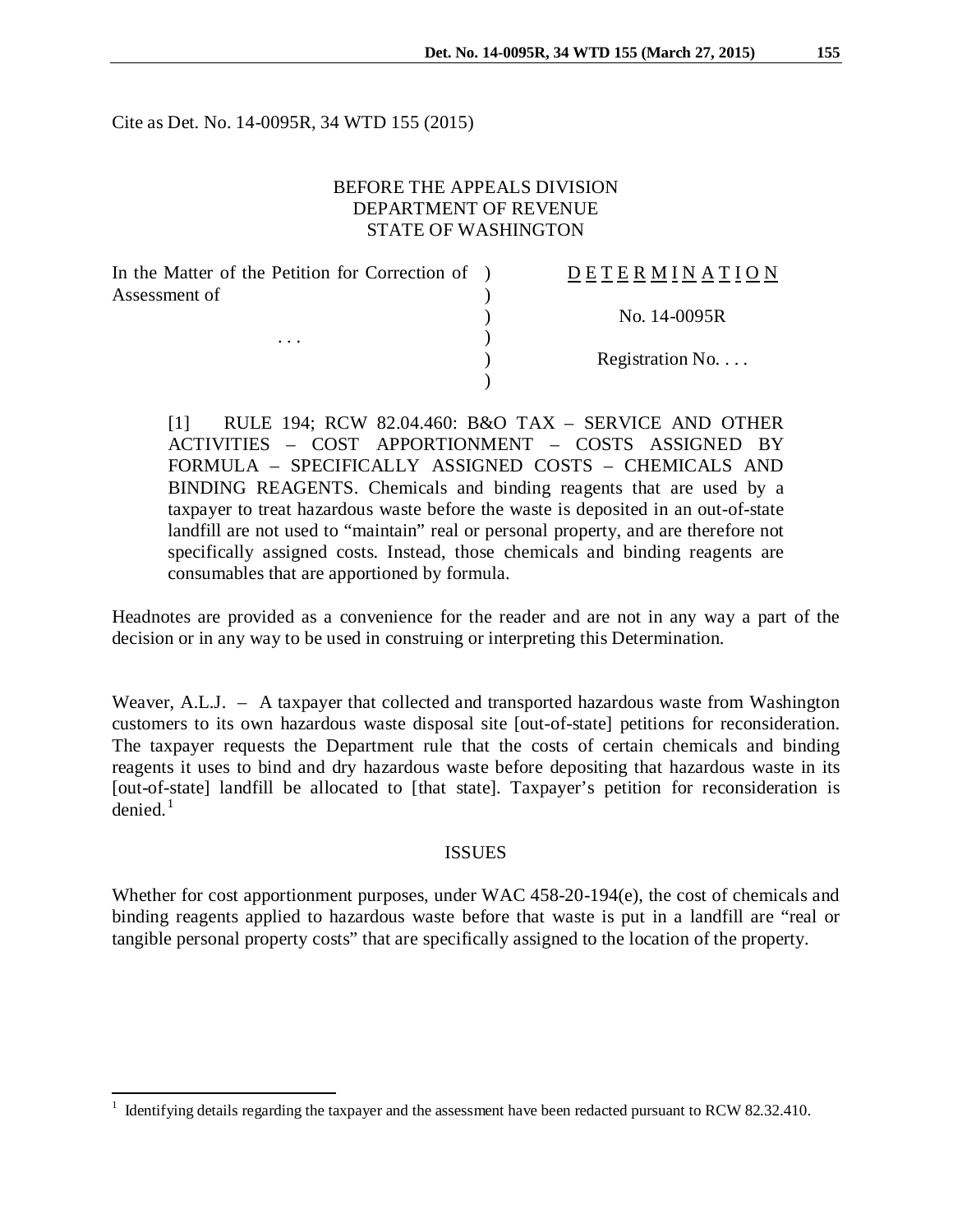## FINDINGS OF FACT

The books and records of [Taxpayer] were audited by the Audit Division of the Department of Revenue for the period January 1, [2](#page-1-0)010 through May 31, 2010.<sup>2</sup> As a result of that examination, the above-referenced assessment was issued on August 6, 2012 in the total amount of  $\$ ... which amount included \$... in service and other activities business and occupation ("B&O") tax, \$. . . in interest, and a 5% assessment penalty of \$. . . . Taxpayer filed a timely appeal of this assessment.

Taxpayer is a . . . corporation headquartered [out-of-state]. Taxpayer provides comprehensive special and hazardous waste management services to commercial and industrial customers . . . . Examples of "special waste" include industrial waste, asbestos containing materials, petroleum contaminated soils, treated wastes, incinerator ash, medical waste, demolition debris, and other materials requiring special handling in accordance with various federal, state, and local laws and regulations. "Hazardous waste" excludes "solid waste," such as garbage, refuse, and rubbish, including recyclables. Taxpayer's waste management service involves the transportation and disposal of hazardous waste.

Taxpayer owns and operates a secure hazardous waste landfill [out-of-state]. Taxpayer transports hazardous waste from receiving facilities to a disposal facility by both truck and rail. This facility is separate and distinct from a solid waste landfill and a recycling center, both also located in [the same vicinity], that are owned by Taxpayer's affiliate. Taxpayer's landfill receives hazardous waste primarily from . . . customers for treatment and disposal.

Under mandatory operating standards, only hazardous waste in a stable, solid form, which meets regulatory requirements, can be deposited in secure disposal cells. In some cases, hazardous waste can be treated before disposal. Generally, these treatments involve drying the liquids received with solid materials and chemical treatments to transform hazardous waste into inert material. These treatments are performed at the landfill location . . . with certain chemical and binding reagents.

With respect to its Washington customers, Taxpayer's waste management service includes transporting hazardous waste from the receiving facility . . . by truck or rail (or directly from customer locations by truck) to Taxpayer's landfill. . . . Once the waste is received at the landfill, Taxpayer treats and disposes of the waste, and then returns the intermodal containers . . . to Washington, for subsequent use by Taxpayer's Washington customers.

During the audit, the Audit Division disallowed Taxpayer's alternative method of apportionment to report its service and other activities income. The alternative method of apportionment was not approved by the Department of Revenue. The Audit Division adjusted Taxpayer's tax liability by apportioning its service and other activities income using the cost apportionment formula in accordance with WAC 458-20-194, and prior determinations, Det. No. 09-0285 and

<span id="page-1-0"></span> $2^{2}$  Due to a change in UBI numbers for this entity, the Audit Division also issued a separate assessment (Document No. . . . ) for the period January 1, 2008 through December 31, 2009 under UBI No. . . . . A determination deciding the appeal of that assessment is being issued contemporaneously with this determination.  $\overline{\phantom{a}}$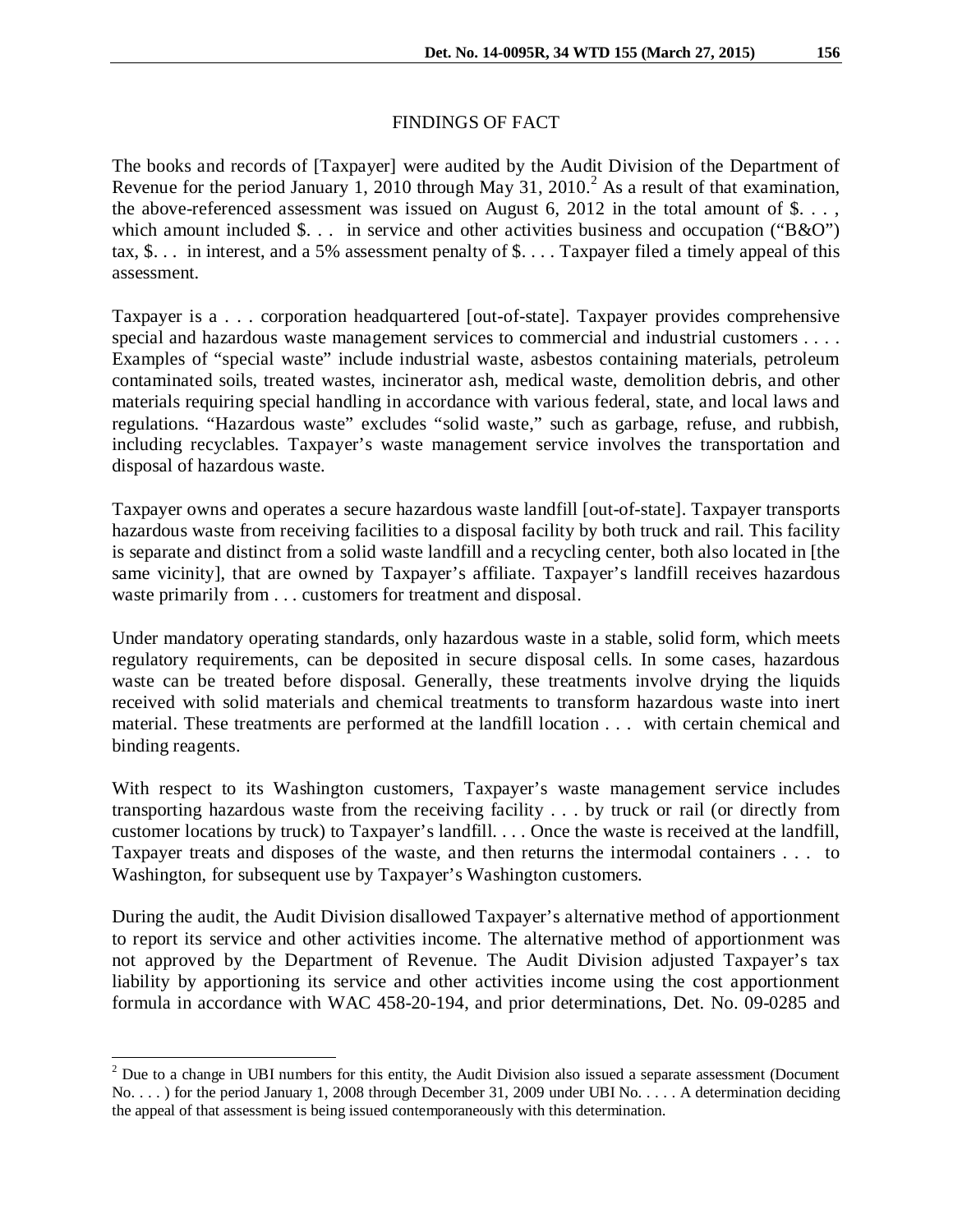Det. No. 09-0285R, that were previously issued to Taxpayer. Taxpayer appeals the Audit Division's apportionment methodology.

The Department issued Det. No. 14-0095, on March 12, 2014. That determination affirmed the Audit Division's decision that the "Costs of Certain Chemicals and Binding Reagents" were "Costs Assigned by Formula" that were to be allocated between Taxpayer's sales to Washington and [out-of-state] customers. On reconsideration, Taxpayer argues that the costs of the chemicals and binding reagents were allocable to [the state where it is headquartered], because it bought those materials in [that state] and those chemicals and binding reagents were used exclusively in [within state].

## ANALYSIS

Washington imposes B&O tax "for the act or privilege of engaging in business" in this state. RCW 82.04.220. Taxpayer's income is taxable under the service and other business activities ("service") B&O tax classification. RCW 82.04.290(2). Taxpayers who render services taxable under RCW 82.04.290 and maintain places of business both within and without Washington that contribute to the rendition of services are entitled to apportion their income between Washington and other states where the services are rendered. RCW 82.04.460; WAC 458-20-194(1)(a) ("Rule 194"). There is no dispute in this case that Taxpayer has taxable nexus in both Washington and [the state where it is headquartered] and that cost apportionment, rather than separate accounting, is the proper method to attribute Taxpayer's income between the two states. *See* Rule 194(2)(a), (3), (4). The dispute in this matter is the proper calculation of the cost apportionment ratio.

Cost apportionment is a formulary approach that looks at the cost of doing business within and without the state. A taxpayer's costs are used to calculate an apportionment ratio that is then applied to the taxpayer's worldwide income to determine the portion taxable in Washington. Rule 194(4) explains how the ratio is calculated:

The apportionment ratio is the cost of doing business in Washington divided by the total cost of doing business as described in RCW 82.04.460(1). The apportionment ratio is calculated under this section as follows. The denominator of the apportionment ratio is the worldwide costs of the apportionable activity and the numerator is all costs specifically assigned to Washington plus all costs assigned to Washington by formula, as described below. Costs are calculated on a worldwide basis for the tax reporting period in question. The tax due to Washington is calculated by multiplying total income times the apportionment ratio times the tax rate. Available tax credits may be applied against the result. Statutory interest and penalties apply to underreported income. For the purposes of this rule, "total income" means gross income under the tax classification in question, less deductions, calculated as if the B&O tax classification applied on a worldwide basis.

Rule  $194(4)$ (a)(ii).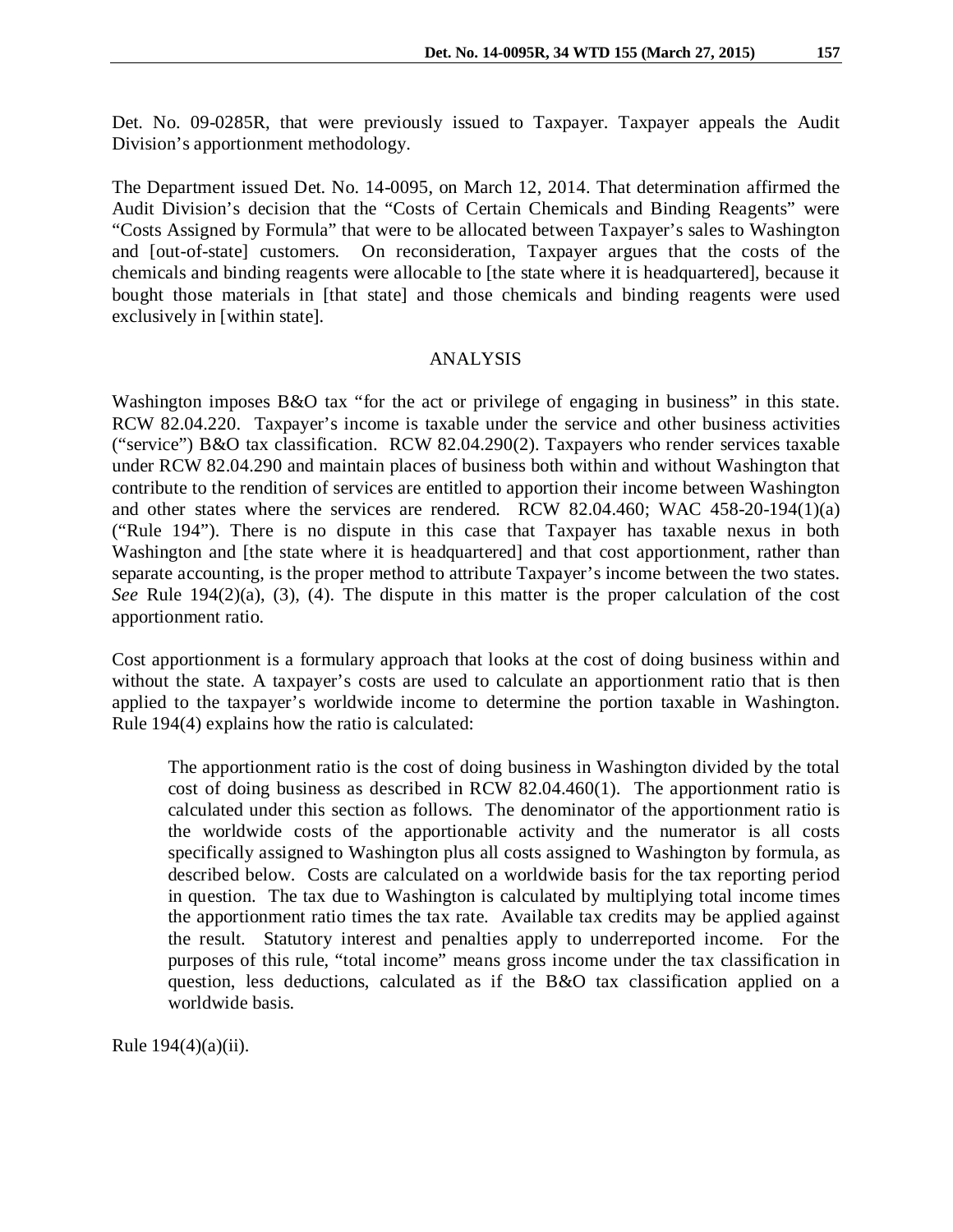The cost apportionment methodology in Rule 194(4)(a)-(h) describes what costs are included in the cost of doing business. The rule explains that some costs are specifically assigned within or without the state, by location for example, and that other costs are assigned by formula. Taxpayer petitions for reconsideration of the holding in Det. No. 14-0095 that the cost of certain chemicals and binding reagents should be classified as "costs allocated by formula" instead of "specifically assigned costs" properly assigned [out-of-state].<sup>[3](#page-3-0)</sup>

Taxpayer incurs costs of certain chemicals and binding reagents that it uses to bind and dry out the hazardous waste prior to the waste being deposited in its landfill. Taxpayer is required to maintain its landfill in compliance with numerous state and federal environmental laws and regulations, which require certain hazardous waste to be chemically treated and combined with binding reagents in order to dry it out before it is placed in the landfill. All the chemical treatment and binding processes occur at Taxpayer's [out-of-state] landfill site.

For cost apportionment purposes, Rule 194(4)(e) requires that maintenance cost and taxes for specific real or tangible personal property be specifically assigned to the location of the property. Specifically, the rule reads as follows:

> (d) **Specifically assigned costs.** Real or tangible personal property costs, employee costs, and certain payments to third parties are specifically assigned under (e) through (g) of this subsection.

(e) **Property costs.**

 $\overline{a}$ 

(i) **Definitions.** Real or tangible personal property costs are defined to include:

(A) Depreciation as reported on the taxpayer's books and records according to GAAP, provided that if a taxpayer does not maintain its books and records in accordance with GAAP, it may use tax reporting depreciation. A taxpayer may not change its method of calculating depreciation costs without approval of the department;

- (B) Maintenance and warranty costs for specific property;
- (C) Insurance costs for specific property;
- (D) Utility costs for specific property;
- (E) Lease or rental payments for specific property;
- (F) Interest costs for specific property; and
- (G) Taxes for specific property.

(ii) **Assignment of costs.** Real or tangible personal property costs are assigned to the location of the property. Property in transit between locations of the taxpayer to which it belongs is assigned to the destination state. Property in transit between a buyer and seller and included by a taxpayer in the denominator of the apportionment ratio in accordance with its regular accounting practices is assigned to the destination state. Mobile or movable property located both within and without Washington during the measuring period is assigned in proportion to the total time within Washington during the measuring period. An automobile assigned to a traveling employee is assigned to the state to which the employee's compensation is assigned below or to the state in which the automobile is

<span id="page-3-0"></span> $3$  We note that, effective June 1, 2010, Washington adopted a new market-based single factor receipts apportionment methodology codified at RCW 82.04.462.